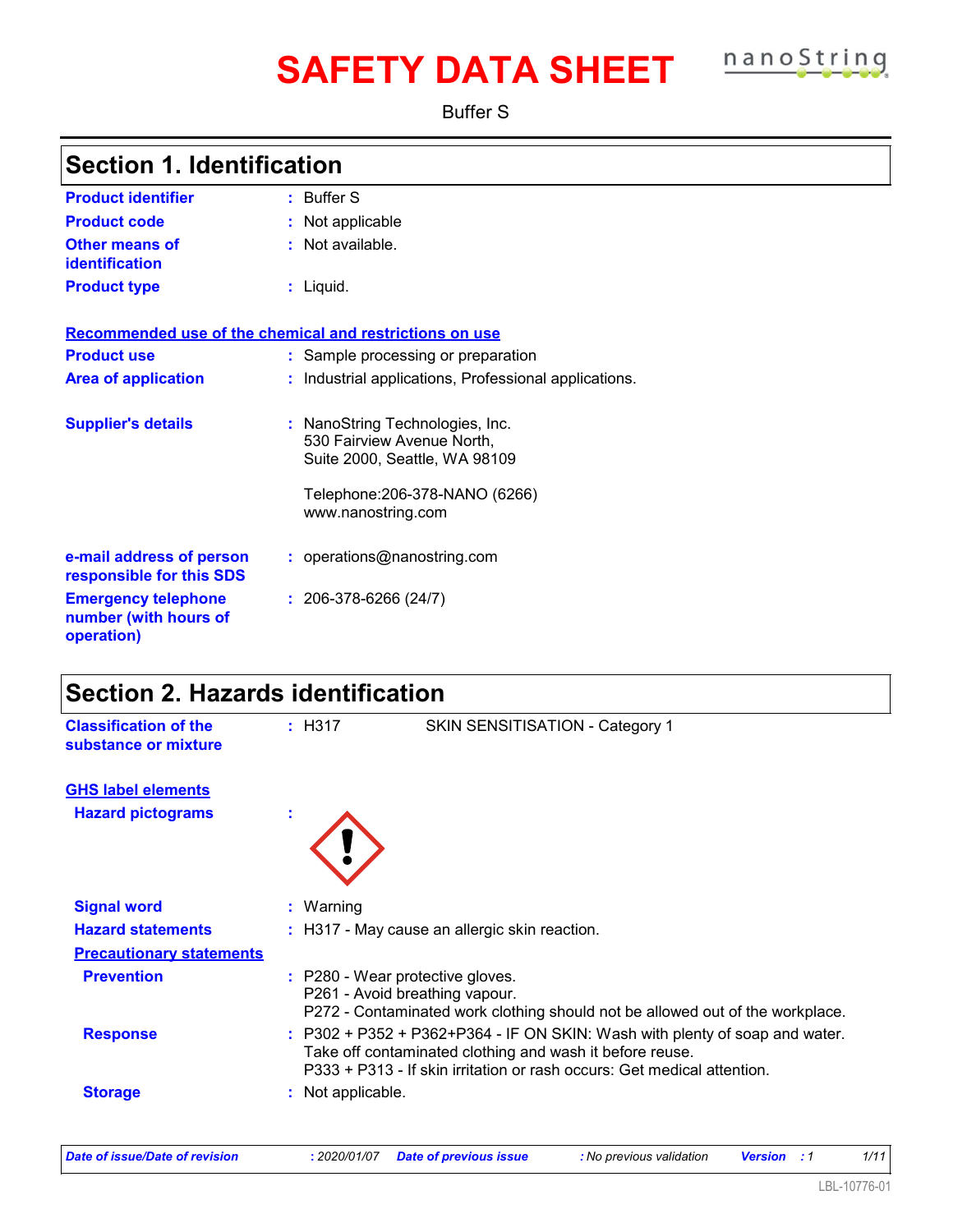#### *Buffer S*

### **Section 2. Hazards identification**

**Disposal :** P501 - Dispose of contents and container in accordance with all local, regional, national and international regulations.

**Other hazards which do not :** None known. **result in classification**

### **Section 3. Composition/information on ingredients**

| <b>Substance/mixture</b> | : Mixture        |
|--------------------------|------------------|
| <b>Other means of</b>    | : Not available. |
| identification           |                  |

| <b>CAS number/other identifiers</b> |
|-------------------------------------|
|-------------------------------------|

|                   | <b>Ingredient name</b> |
|-------------------|------------------------|
| <b>EC</b> number  | : Mixture.             |
| <b>CAS number</b> | : Not applicable.      |

| <b>Ingredient name</b> |        | <b>CAS number</b> |
|------------------------|--------|-------------------|
| Component E            | < 0.01 | -                 |

**There are no additional ingredients present which, within the current knowledge of the supplier and in the concentrations applicable, are classified as hazardous to health or the environment and hence require reporting in this section.**

**Occupational exposure limits, if available, are listed in Section 8.**

### **Section 4. First aid measures**

#### **Description of necessary first aid measures**

| <b>Eye contact</b>  | : Immediately flush eyes with plenty of water, occasionally lifting the upper and lower<br>eyelids. Check for and remove any contact lenses. Continue to rinse for at least 10<br>minutes. Get medical attention if irritation occurs.                                                                                                                                                                                                                                                                                                                                                                                                                                                                                                                                                                                       |
|---------------------|------------------------------------------------------------------------------------------------------------------------------------------------------------------------------------------------------------------------------------------------------------------------------------------------------------------------------------------------------------------------------------------------------------------------------------------------------------------------------------------------------------------------------------------------------------------------------------------------------------------------------------------------------------------------------------------------------------------------------------------------------------------------------------------------------------------------------|
| <b>Inhalation</b>   | : Remove victim to fresh air and keep at rest in a position comfortable for breathing.<br>If not breathing, if breathing is irregular or if respiratory arrest occurs, provide<br>artificial respiration or oxygen by trained personnel. It may be dangerous to the<br>person providing aid to give mouth-to-mouth resuscitation. Get medical attention if<br>adverse health effects persist or are severe. If unconscious, place in recovery<br>position and get medical attention immediately. Maintain an open airway. Loosen<br>tight clothing such as a collar, tie, belt or waistband.                                                                                                                                                                                                                                 |
| <b>Skin contact</b> | : Wash with plenty of soap and water. Remove contaminated clothing and shoes.<br>Wash contaminated clothing thoroughly with water before removing it, or wear<br>gloves. Continue to rinse for at least 10 minutes. Get medical attention. In the<br>event of any complaints or symptoms, avoid further exposure. Wash clothing<br>before reuse. Clean shoes thoroughly before reuse.                                                                                                                                                                                                                                                                                                                                                                                                                                        |
| <b>Ingestion</b>    | : Wash out mouth with water. Remove dentures if any. Remove victim to fresh air<br>and keep at rest in a position comfortable for breathing. If material has been<br>swallowed and the exposed person is conscious, give small quantities of water to<br>drink. Stop if the exposed person feels sick as vomiting may be dangerous. Do not<br>induce vomiting unless directed to do so by medical personnel. If vomiting occurs,<br>the head should be kept low so that vomit does not enter the lungs. Get medical<br>attention if adverse health effects persist or are severe. Never give anything by<br>mouth to an unconscious person. If unconscious, place in recovery position and get<br>medical attention immediately. Maintain an open airway. Loosen tight clothing such<br>as a collar, tie, belt or waistband. |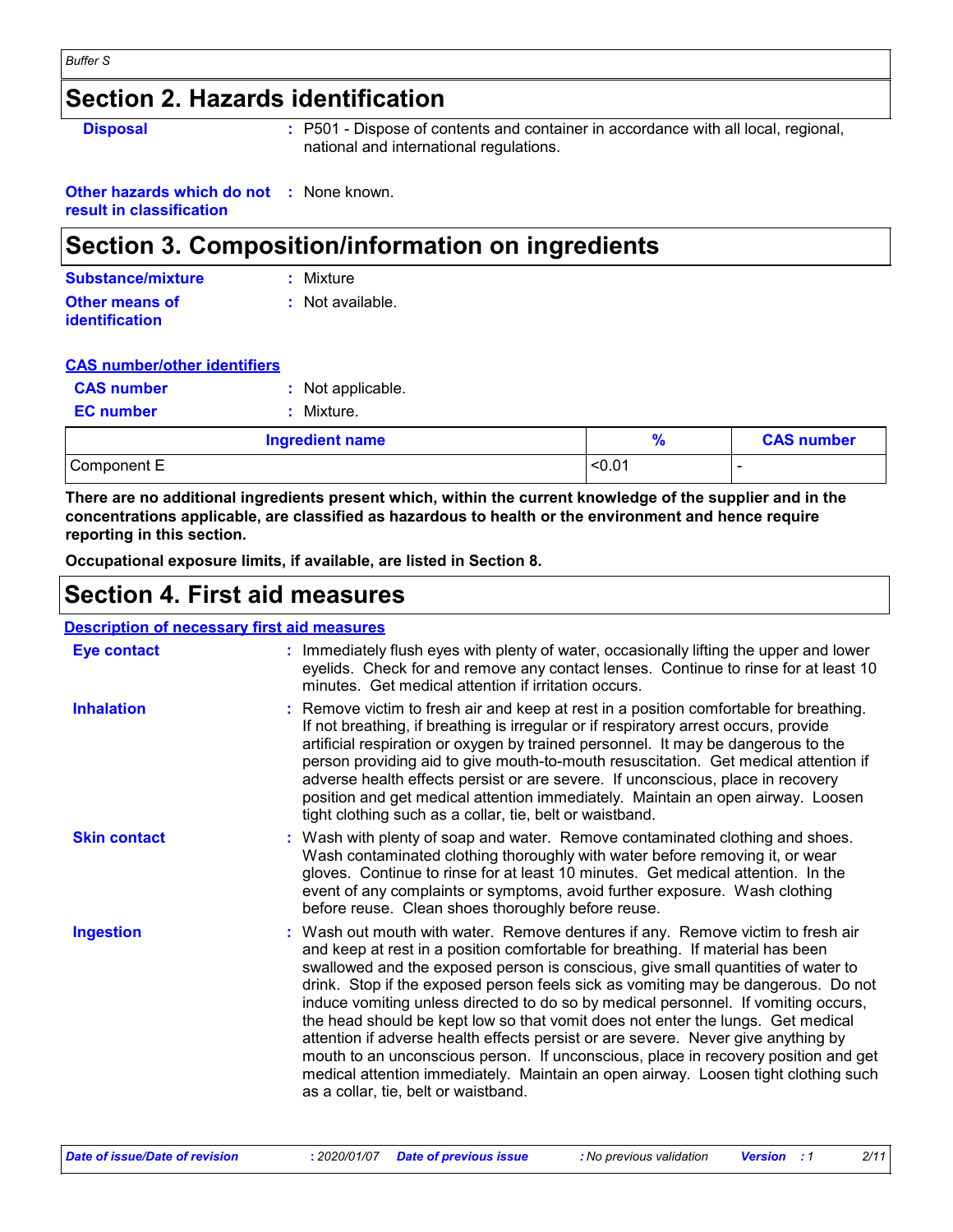# **Section 4. First aid measures**

| Most important symptoms/effects, acute and delayed |                                                                                                                                                                                                                                                                          |
|----------------------------------------------------|--------------------------------------------------------------------------------------------------------------------------------------------------------------------------------------------------------------------------------------------------------------------------|
| <b>Potential acute health effects</b>              |                                                                                                                                                                                                                                                                          |
| <b>Eye contact</b>                                 | : No known significant effects or critical hazards.                                                                                                                                                                                                                      |
| <b>Inhalation</b>                                  | : No known significant effects or critical hazards.                                                                                                                                                                                                                      |
| <b>Skin contact</b>                                | May cause an allergic skin reaction.                                                                                                                                                                                                                                     |
| <b>Ingestion</b>                                   | : No known significant effects or critical hazards.                                                                                                                                                                                                                      |
| Over-exposure signs/symptoms                       |                                                                                                                                                                                                                                                                          |
| <b>Eye contact</b>                                 | : No specific data.                                                                                                                                                                                                                                                      |
| <b>Inhalation</b>                                  | : No specific data.                                                                                                                                                                                                                                                      |
| <b>Skin contact</b>                                | : Adverse symptoms may include the following:<br>irritation<br>redness                                                                                                                                                                                                   |
| <b>Ingestion</b>                                   | : No specific data.                                                                                                                                                                                                                                                      |
|                                                    | Indication of immediate medical attention and special treatment needed, if necessary                                                                                                                                                                                     |
| <b>Notes to physician</b>                          | : Treat symptomatically. Contact poison treatment specialist immediately if large<br>quantities have been ingested or inhaled.                                                                                                                                           |
| <b>Specific treatments</b>                         | : No specific treatment.                                                                                                                                                                                                                                                 |
| <b>Protection of first-aiders</b>                  | : No action shall be taken involving any personal risk or without suitable training. It<br>may be dangerous to the person providing aid to give mouth-to-mouth resuscitation.<br>Wash contaminated clothing thoroughly with water before removing it, or wear<br>gloves. |

**See toxicological information (Section 11)**

### **Section 5. Firefighting measures**

| <b>Extinguishing media</b>                               |                                                                                                                                                                                                     |
|----------------------------------------------------------|-----------------------------------------------------------------------------------------------------------------------------------------------------------------------------------------------------|
| <b>Suitable extinguishing</b><br>media                   | : Use an extinguishing agent suitable for the surrounding fire.                                                                                                                                     |
| <b>Unsuitable extinguishing</b><br>media                 | : Do not use water jet.                                                                                                                                                                             |
| <b>Specific hazards arising</b><br>from the chemical     | : In a fire or if heated, a pressure increase will occur and the container may burst.                                                                                                               |
| <b>Hazardous thermal</b><br>decomposition products       | : No specific data.                                                                                                                                                                                 |
| <b>Special protective actions</b><br>for fire-fighters   | : Promptly isolate the scene by removing all persons from the vicinity of the incident if<br>there is a fire. No action shall be taken involving any personal risk or without<br>suitable training. |
| <b>Special protective</b><br>equipment for fire-fighters | : Fire-fighters should wear appropriate protective equipment and self-contained<br>breathing apparatus (SCBA) with a full face-piece operated in positive pressure<br>mode.                         |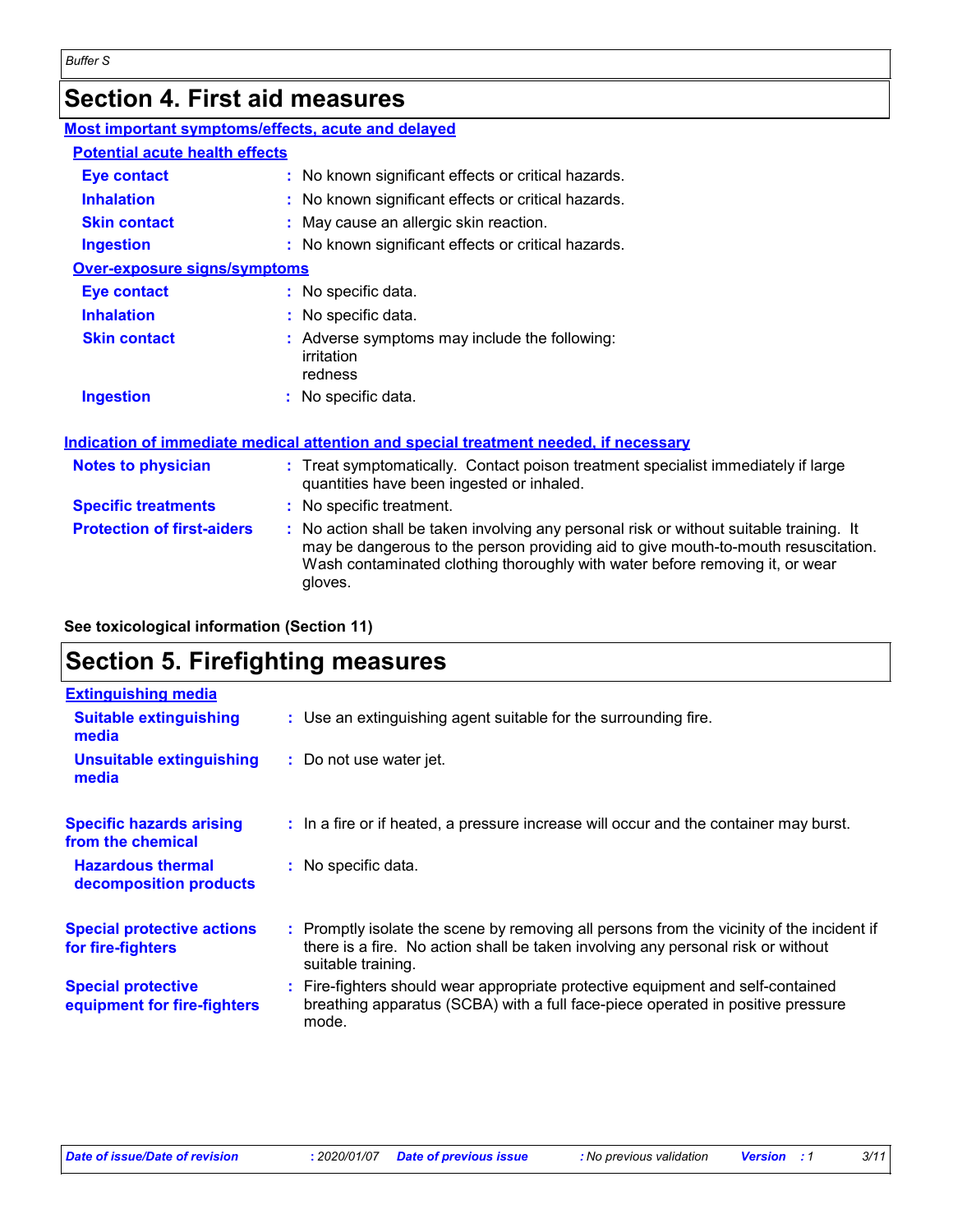### **Section 6. Accidental release measures**

|                                                      | <b>Personal precautions, protective equipment and emergency procedures</b>                                                                                                                                                                                                                                                                                                                                                                                                                                                                                                                                                                                                                                        |
|------------------------------------------------------|-------------------------------------------------------------------------------------------------------------------------------------------------------------------------------------------------------------------------------------------------------------------------------------------------------------------------------------------------------------------------------------------------------------------------------------------------------------------------------------------------------------------------------------------------------------------------------------------------------------------------------------------------------------------------------------------------------------------|
| For non-emergency<br>personnel                       | : No action shall be taken involving any personal risk or without suitable training.<br>Evacuate surrounding areas. Keep unnecessary and unprotected personnel from<br>entering. Do not touch or walk through spilt material. Avoid breathing vapour or<br>mist. Provide adequate ventilation. Wear appropriate respirator when ventilation is<br>inadequate. Put on appropriate personal protective equipment.                                                                                                                                                                                                                                                                                                   |
| For emergency responders :                           | If specialised clothing is required to deal with the spillage, take note of any<br>information in Section 8 on suitable and unsuitable materials. See also the<br>information in "For non-emergency personnel".                                                                                                                                                                                                                                                                                                                                                                                                                                                                                                   |
| <b>Environmental precautions</b>                     | : Avoid dispersal of spilt material and runoff and contact with soil, waterways, drains<br>and sewers. Inform the relevant authorities if the product has caused environmental<br>pollution (sewers, waterways, soil or air).                                                                                                                                                                                                                                                                                                                                                                                                                                                                                     |
| Methods and material for containment and cleaning up |                                                                                                                                                                                                                                                                                                                                                                                                                                                                                                                                                                                                                                                                                                                   |
| <b>Small spill</b>                                   | : Stop leak if without risk. Move containers from spill area. Dilute with water and mop<br>up if water-soluble. Alternatively, or if water-insoluble, absorb with an inert dry<br>material and place in an appropriate waste disposal container. Dispose of via a<br>licensed waste disposal contractor.                                                                                                                                                                                                                                                                                                                                                                                                          |
| <b>Large spill</b>                                   | : Stop leak if without risk. Move containers from spill area. Approach the release<br>from upwind. Prevent entry into sewers, water courses, basements or confined<br>areas. Wash spillages into an effluent treatment plant or proceed as follows.<br>Contain and collect spillage with non-combustible, absorbent material e.g. sand,<br>earth, vermiculite or diatomaceous earth and place in container for disposal<br>according to local regulations (see Section 13). Dispose of via a licensed waste<br>disposal contractor. Contaminated absorbent material may pose the same hazard<br>as the spilt product. Note: see Section 1 for emergency contact information and<br>Section 13 for waste disposal. |

### **Section 7. Handling and storage**

| <b>Precautions for safe handling</b>                                             |                                                                                                                                                                                                                                                                                                                                                                                                                                                                                                                                  |
|----------------------------------------------------------------------------------|----------------------------------------------------------------------------------------------------------------------------------------------------------------------------------------------------------------------------------------------------------------------------------------------------------------------------------------------------------------------------------------------------------------------------------------------------------------------------------------------------------------------------------|
| <b>Protective measures</b>                                                       | : Put on appropriate personal protective equipment (see Section 8). Persons with a<br>history of skin sensitization problems should not be employed in any process in<br>which this product is used. Do not get in eyes or on skin or clothing. Do not ingest.<br>Avoid breathing vapour or mist. Keep in the original container or an approved<br>alternative made from a compatible material, kept tightly closed when not in use.<br>Empty containers retain product residue and can be hazardous. Do not reuse<br>container. |
| <b>Advice on general</b><br>occupational hygiene                                 | : Eating, drinking and smoking should be prohibited in areas where this material is<br>handled, stored and processed. Workers should wash hands and face before<br>eating, drinking and smoking. Remove contaminated clothing and protective<br>equipment before entering eating areas. See also Section 8 for additional<br>information on hygiene measures.                                                                                                                                                                    |
| <b>Conditions for safe storage,</b><br>including any<br><b>incompatibilities</b> | : Store in accordance with local regulations. Keep container tightly closed and store at<br>recommended temperature. Keep container tightly closed and sealed until ready for<br>use. Containers that have been opened must be carefully resealed and kept upright<br>to prevent leakage. Do not store in unlabelled containers. Use appropriate<br>containment to avoid environmental contamination. See Section 10 for incompatible<br>materials before handling or use.                                                       |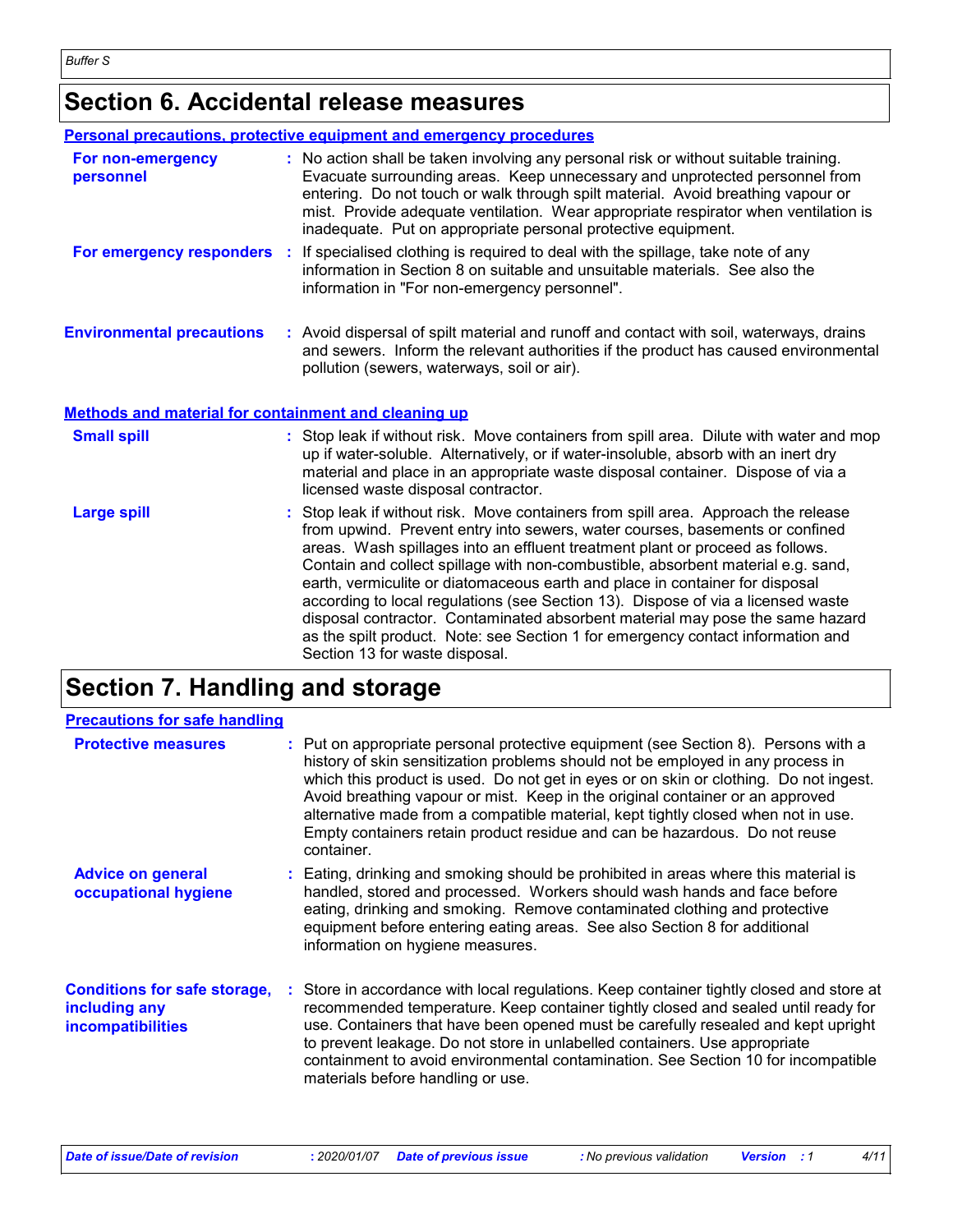### **Section 8. Exposure controls/personal protection**

#### **Control parameters**

#### **Occupational exposure limits**

No exposure limit value known.

| <b>Appropriate engineering</b><br>controls       | : Good general ventilation should be sufficient to control worker exposure to airborne<br>contaminants.                                                                                                                                                                                                                                                                                                                                                                                                                                                                                                                   |
|--------------------------------------------------|---------------------------------------------------------------------------------------------------------------------------------------------------------------------------------------------------------------------------------------------------------------------------------------------------------------------------------------------------------------------------------------------------------------------------------------------------------------------------------------------------------------------------------------------------------------------------------------------------------------------------|
| <b>Environmental exposure</b><br><b>controls</b> | : Emissions from ventilation or work process equipment should be checked to ensure<br>they comply with the requirements of environmental protection legislation. In some<br>cases, fume scrubbers, filters or engineering modifications to the process<br>equipment will be necessary to reduce emissions to acceptable levels.                                                                                                                                                                                                                                                                                           |
| <b>Individual protection measures</b>            |                                                                                                                                                                                                                                                                                                                                                                                                                                                                                                                                                                                                                           |
| <b>Hygiene measures</b>                          | : Wash hands, forearms and face thoroughly after handling chemical products, before<br>eating, smoking and using the lavatory and at the end of the working period.<br>Appropriate techniques should be used to remove potentially contaminated clothing.<br>Contaminated work clothing should not be allowed out of the workplace. Wash<br>contaminated clothing before reusing. Ensure that eyewash stations and safety<br>showers are close to the workstation location.                                                                                                                                               |
| <b>Eye/face protection</b>                       | Safety eyewear complying with an approved standard should be used when a risk<br>assessment indicates this is necessary to avoid exposure to liquid splashes, mists,<br>gases or dusts. If contact is possible, the following protection should be worn,<br>unless the assessment indicates a higher degree of protection: safety glasses with<br>side-shields.                                                                                                                                                                                                                                                           |
| <b>Skin protection</b>                           |                                                                                                                                                                                                                                                                                                                                                                                                                                                                                                                                                                                                                           |
| <b>Hand protection</b>                           | : Chemical-resistant, impervious gloves complying with an approved standard should<br>be worn at all times when handling chemical products if a risk assessment indicates<br>this is necessary. Considering the parameters specified by the glove manufacturer,<br>check during use that the gloves are still retaining their protective properties. It<br>should be noted that the time to breakthrough for any glove material may be<br>different for different glove manufacturers. In the case of mixtures, consisting of<br>several substances, the protection time of the gloves cannot be accurately<br>estimated. |
| <b>Body protection</b>                           | : Personal protective equipment for the body should be selected based on the task<br>being performed and the risks involved and should be approved by a specialist<br>before handling this product.                                                                                                                                                                                                                                                                                                                                                                                                                       |
| <b>Other skin protection</b>                     | : Appropriate footwear and any additional skin protection measures should be<br>selected based on the task being performed and the risks involved and should be<br>approved by a specialist before handling this product.                                                                                                                                                                                                                                                                                                                                                                                                 |
| <b>Respiratory protection</b>                    | : Based on the hazard and potential for exposure, select a respirator that meets the<br>appropriate standard or certification. Respirators must be used according to a<br>respiratory protection program to ensure proper fitting, training, and other important<br>aspects of use.                                                                                                                                                                                                                                                                                                                                       |

### **Section 9. Physical and chemical properties and safety characteristics**

| <b>Appearance</b>     |                  |
|-----------------------|------------------|
| <b>Physical state</b> | : Liquid.        |
| <b>Colour</b>         | : Not available. |
| <b>Odour</b>          | : Odourless.     |
|                       |                  |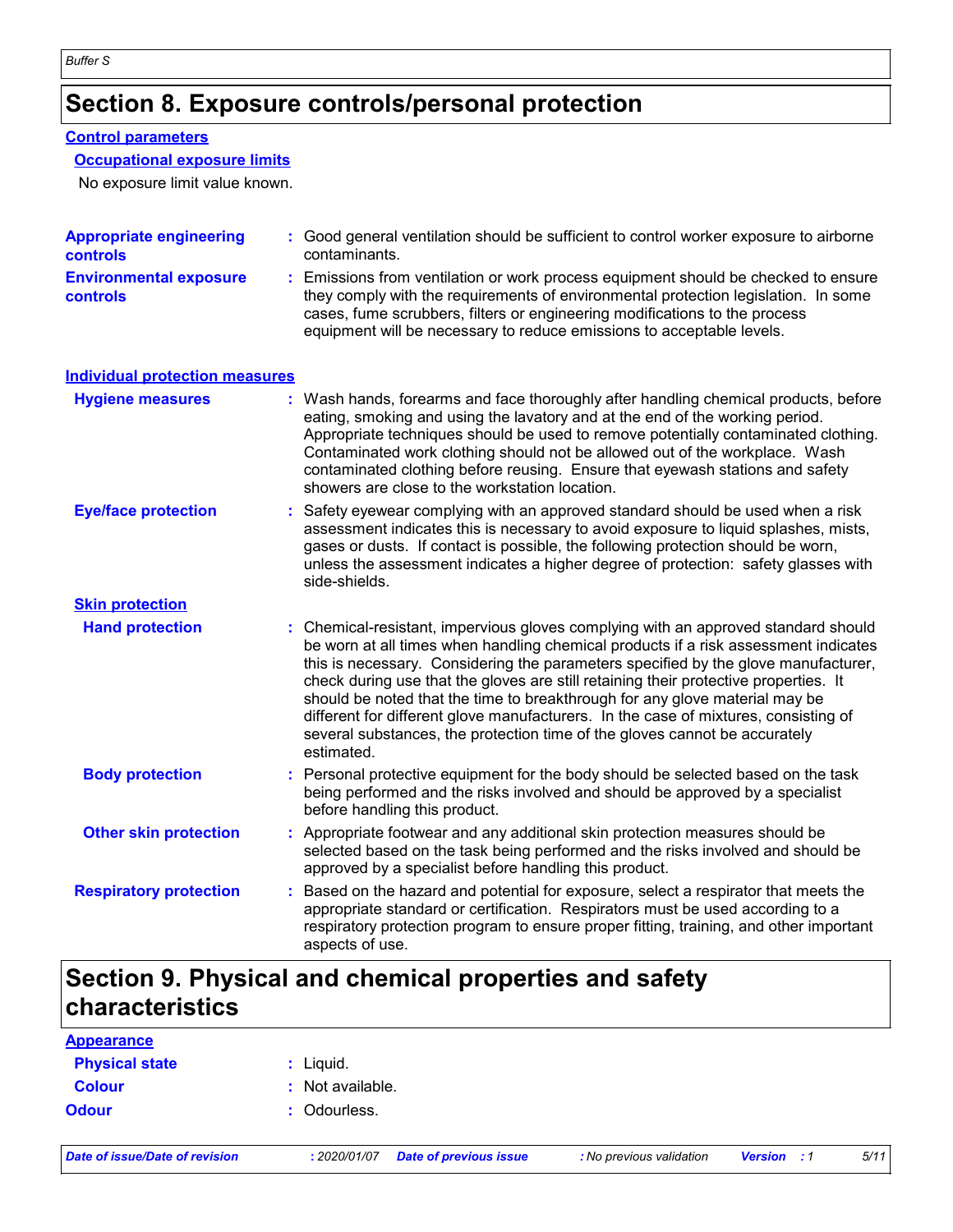### **Section 9. Physical and chemical properties and safety characteristics**

| <b>Odour threshold</b>                                | : Not available.                                                       |
|-------------------------------------------------------|------------------------------------------------------------------------|
| рH                                                    | : 7                                                                    |
| <b>Melting point/freezing point</b>                   | : Not available.                                                       |
| <b>Boiling point</b>                                  | $:$ Not available.                                                     |
| <b>Flash point</b>                                    | : Not available.                                                       |
| <b>Evaporation rate</b>                               | $:$ Not available.                                                     |
| <b>Flammability</b>                                   | : Not applicable.                                                      |
| Lower and upper explosion<br>limit/flammability limit | : Not available.                                                       |
| <b>Vapour pressure</b>                                | : Not available.                                                       |
| <b>Relative vapour density</b>                        | : Not available.                                                       |
| <b>Relative density</b>                               | : Not available.                                                       |
| <b>Solubility</b>                                     | : Easily soluble in the following materials: cold water and hot water. |
| <b>Partition coefficient: n-</b><br>octanol/water     | $:$ Not available.                                                     |
| <b>Auto-ignition temperature</b>                      | : Not available.                                                       |
| <b>Decomposition temperature</b>                      | : Not available.                                                       |
| <b>Viscosity</b>                                      | $:$ Not available.                                                     |
| Flow time (ISO 2431)                                  | : Not available.                                                       |

# **Section 10. Stability and reactivity**

| <b>Reactivity</b>                                   | : No specific test data related to reactivity available for this product or its ingredients.                                                                                 |
|-----------------------------------------------------|------------------------------------------------------------------------------------------------------------------------------------------------------------------------------|
| <b>Chemical stability</b>                           | : The product is stable.                                                                                                                                                     |
| <b>Possibility of hazardous</b><br><b>reactions</b> | : Under normal conditions of storage and use, hazardous reactions will not occur.<br>Under normal conditions of storage and use, hazardous polymerisation will not<br>occur. |
| <b>Conditions to avoid</b>                          | : No specific data.                                                                                                                                                          |
| <b>Incompatible materials</b>                       | : Reactive or incompatible with the following materials: oxidizing materials.                                                                                                |
| <b>Hazardous decomposition</b><br>products          | : Under normal conditions of storage and use, hazardous decomposition products<br>should not be produced.                                                                    |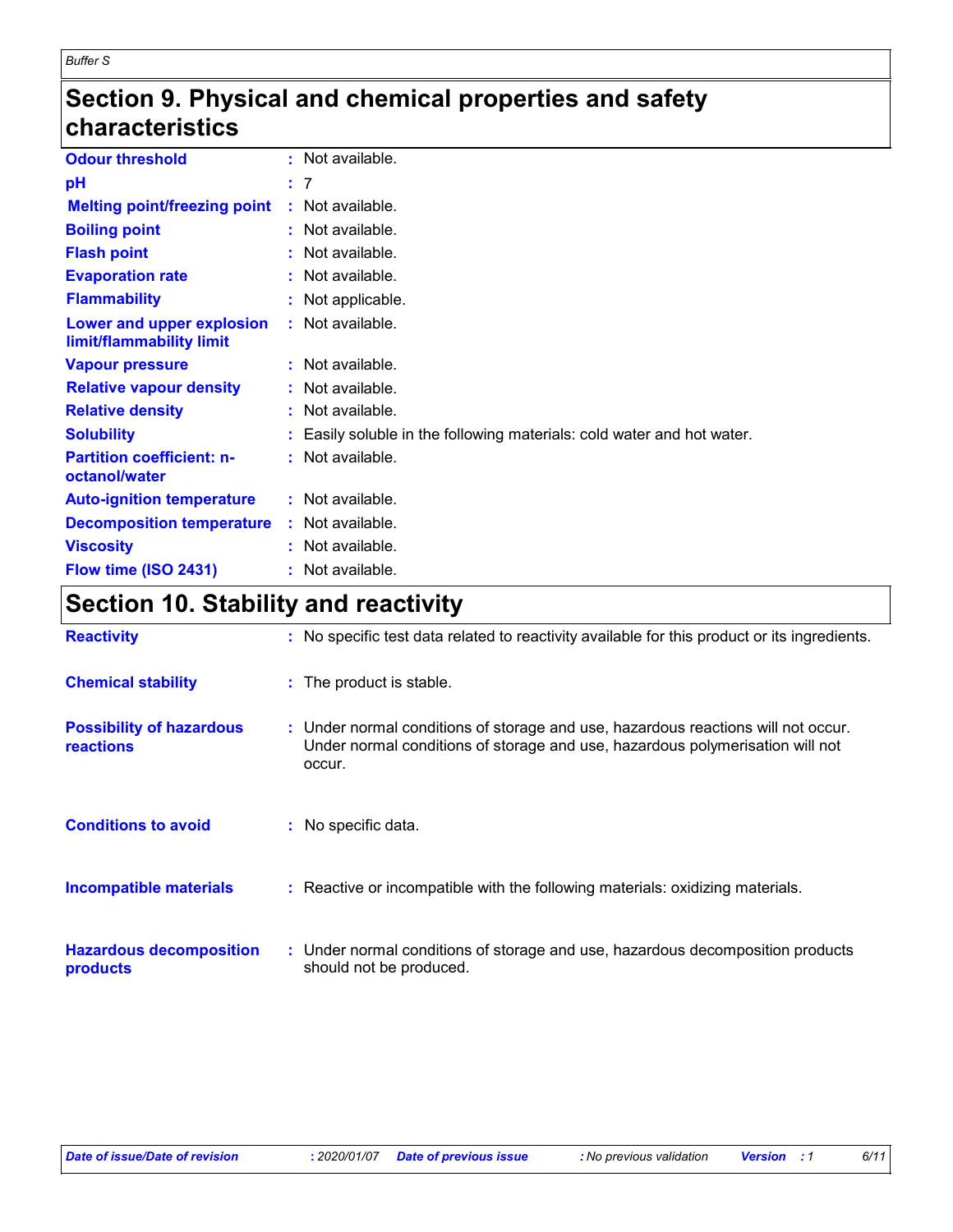# **Section 11. Toxicological information**

#### **Information on toxicological effects**

#### **Acute toxicity**

| <b>Product/ingredient name</b>                            | <b>Result</b>                                            | <b>Species</b>        | <b>Dose</b> | <b>Exposure</b> |  |
|-----------------------------------------------------------|----------------------------------------------------------|-----------------------|-------------|-----------------|--|
| Component E                                               | LC50 Inhalation Dusts and mists                          | Rat - Male,           | $0.11$ mg/l | 4 hours         |  |
|                                                           | LD50 Dermal                                              | Female<br>Rat - Male, | 242 mg/kg   | $\overline{a}$  |  |
|                                                           |                                                          | Female                |             |                 |  |
|                                                           | LD50 Oral                                                | Rat - Male,           | 285.5 mg/kg | $\blacksquare$  |  |
|                                                           |                                                          | Female                |             |                 |  |
| <b>Conclusion/Summary</b><br><b>Irritation/Corrosion</b>  | : Not available.                                         |                       |             |                 |  |
| <b>Conclusion/Summary</b>                                 |                                                          |                       |             |                 |  |
| <b>Skin</b>                                               | : Not available.                                         |                       |             |                 |  |
| <b>Eyes</b>                                               | Not available.                                           |                       |             |                 |  |
| <b>Respiratory</b>                                        | : Not available.                                         |                       |             |                 |  |
| <b>Sensitisation</b>                                      |                                                          |                       |             |                 |  |
| <b>Conclusion/Summary</b>                                 |                                                          |                       |             |                 |  |
| <b>Skin</b>                                               | : Not available.                                         |                       |             |                 |  |
| <b>Respiratory</b>                                        | : Not available.                                         |                       |             |                 |  |
| <b>Mutagenicity</b>                                       |                                                          |                       |             |                 |  |
| <b>Conclusion/Summary</b>                                 | : Not available.                                         |                       |             |                 |  |
| <b>Carcinogenicity</b>                                    |                                                          |                       |             |                 |  |
| <b>Conclusion/Summary</b>                                 | : Not available.                                         |                       |             |                 |  |
| <b>Reproductive toxicity</b>                              |                                                          |                       |             |                 |  |
| <b>Conclusion/Summary</b>                                 | : Not available.                                         |                       |             |                 |  |
| <b>Teratogenicity</b>                                     |                                                          |                       |             |                 |  |
| <b>Conclusion/Summary</b>                                 | : Not available.                                         |                       |             |                 |  |
| <b>Specific target organ toxicity (single exposure)</b>   |                                                          |                       |             |                 |  |
| Not available.                                            |                                                          |                       |             |                 |  |
| <b>Specific target organ toxicity (repeated exposure)</b> |                                                          |                       |             |                 |  |
| Not available.                                            |                                                          |                       |             |                 |  |
| <b>Aspiration hazard</b>                                  |                                                          |                       |             |                 |  |
| Not available.                                            |                                                          |                       |             |                 |  |
|                                                           |                                                          |                       |             |                 |  |
| <b>Information on likely routes</b><br>of exposure        | : Routes of entry anticipated: Oral, Dermal, Inhalation. |                       |             |                 |  |
| <b>Potential acute health effects</b>                     |                                                          |                       |             |                 |  |
| <b>Eye contact</b>                                        | : No known significant effects or critical hazards.      |                       |             |                 |  |
| <b>Inhalation</b>                                         | No known significant effects or critical hazards.        |                       |             |                 |  |
| <b>Skin contact</b>                                       | May cause an allergic skin reaction.                     |                       |             |                 |  |
| <b>Ingestion</b>                                          | : No known significant effects or critical hazards.      |                       |             |                 |  |
|                                                           |                                                          |                       |             |                 |  |

#### **Symptoms related to the physical, chemical and toxicological characteristics**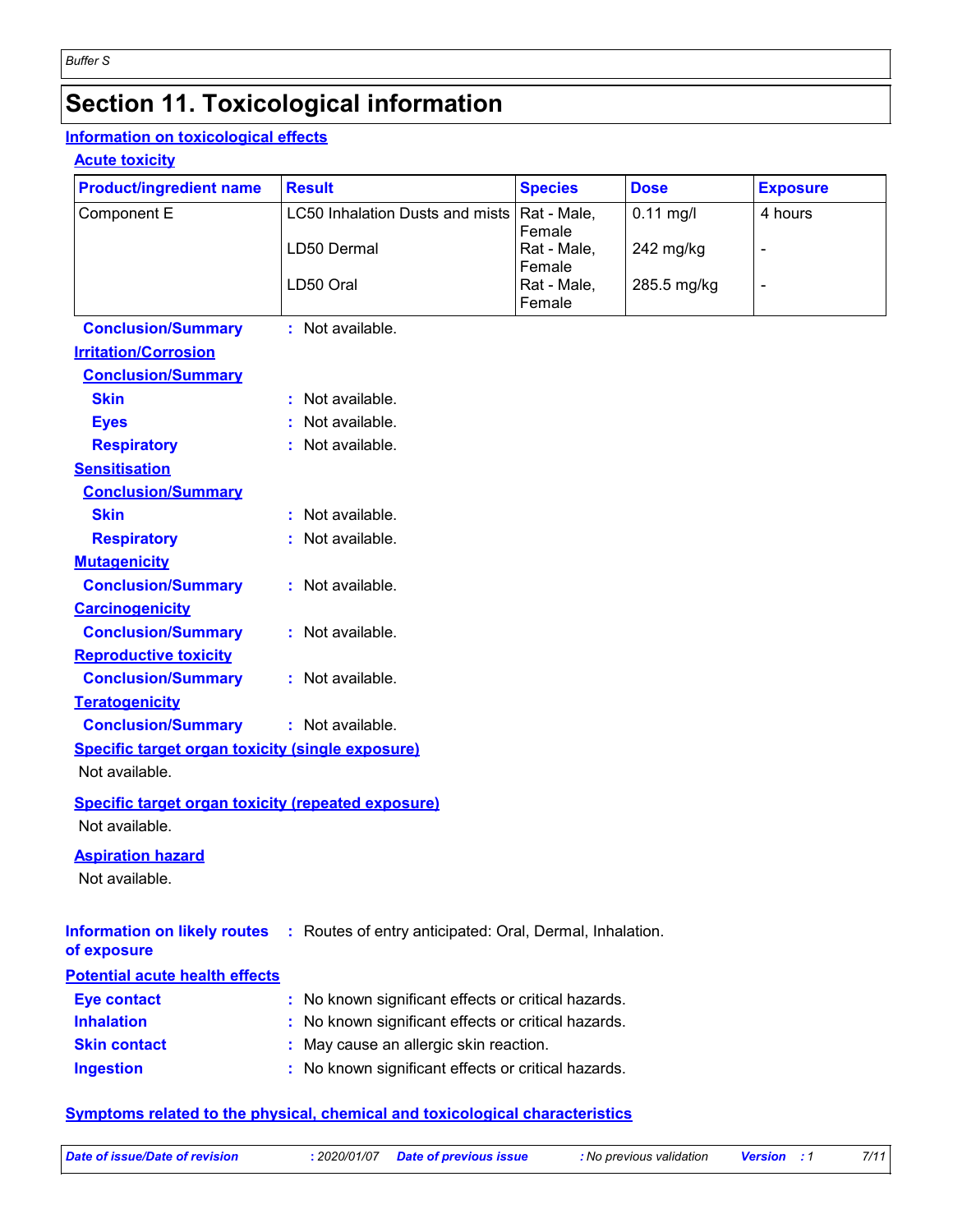# **Section 11. Toxicological information**

*Buffer S*

| <b>Eye contact</b>  | : No specific data.                                                    |
|---------------------|------------------------------------------------------------------------|
| <b>Inhalation</b>   | : No specific data.                                                    |
| <b>Skin contact</b> | : Adverse symptoms may include the following:<br>irritation<br>redness |
| <b>Ingestion</b>    | : No specific data.                                                    |

|                                              | Delayed and immediate effects as well as chronic effects from short and long-term exposure               |
|----------------------------------------------|----------------------------------------------------------------------------------------------------------|
| <b>Short term exposure</b>                   |                                                                                                          |
| <b>Potential immediate</b><br><b>effects</b> | $:$ Not available.                                                                                       |
| <b>Potential delayed effects</b>             | : Not available.                                                                                         |
| <b>Long term exposure</b>                    |                                                                                                          |
| <b>Potential immediate</b><br>effects        | : Not available.                                                                                         |
| <b>Potential delayed effects</b>             | $:$ Not available.                                                                                       |
| <b>Potential chronic health effects</b>      |                                                                                                          |
| <b>Conclusion/Summary</b>                    | $:$ Not available.                                                                                       |
| <b>General</b>                               | : Once sensitized, a severe allergic reaction may occur when subsequently exposed<br>to very low levels. |
| <b>Carcinogenicity</b>                       | : No known significant effects or critical hazards.                                                      |
| <b>Mutagenicity</b>                          | : No known significant effects or critical hazards.                                                      |
| <b>Teratogenicity</b>                        | : No known significant effects or critical hazards.                                                      |
| <b>Developmental effects</b>                 | : No known significant effects or critical hazards.                                                      |
| <b>Fertility effects</b>                     | : No known significant effects or critical hazards.                                                      |

#### **Numerical measures of toxicity**

#### **Acute toxicity estimates**

| <b>Product/ingredient name</b> | $ Oral$ (mg/<br>kg) | <b>Dermal</b><br>$\log(kg)$ | (gases)<br>(ppm) | Inhalation Inhalation Inhalation<br>(vapours)<br>(mg/l) | <b>dusts</b><br>and mists)<br>(mg/l) |
|--------------------------------|---------------------|-----------------------------|------------------|---------------------------------------------------------|--------------------------------------|
| Component E                    | 285.5               | 242                         | N/A              | N/A                                                     | 0.11                                 |

# **Section 12. Ecological information**

| <b>Product/ingredient name</b> | <b>Result</b>                       | <b>Species</b>             | <b>Exposure</b> |
|--------------------------------|-------------------------------------|----------------------------|-----------------|
| Component E                    | Acute EC50 0.18 ppm Fresh water     | Daphnia - Daphnia magna    | 48 hours        |
|                                | Acute LC50 0.07 ppm Fresh water     | Fish - Oncorhynchus mykiss | 96 hours        |
|                                | Chronic NOEC 0.044 mg/l Fresh water | Daphnia - Daphnia magna    | 21 days         |
|                                | Chronic NOEC 2.38 mg/l Fresh water  | Fish - Pimephales promelas | 98 days         |

**Conclusion/Summary :** Not available.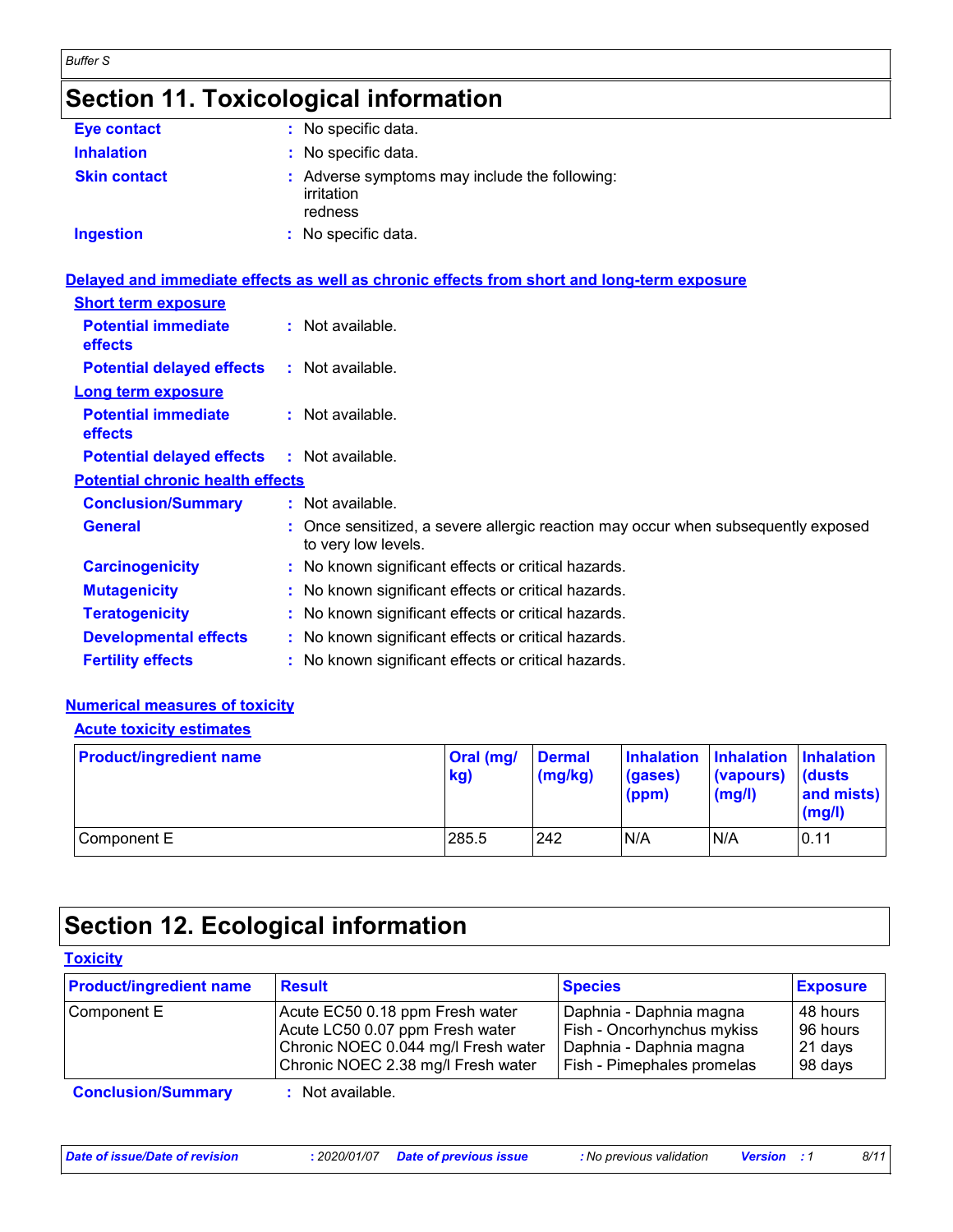#### **Section 12. Ecological information Persistence and degradability**

|                                             |                    | <b>Dose</b>                                      |             | <b>Inoculum</b>         |
|---------------------------------------------|--------------------|--------------------------------------------------|-------------|-------------------------|
| OECD 301D<br>Ready<br>Closed Bottle<br>Test |                    |                                                  |             | Activated sludge        |
| Not available.                              |                    |                                                  |             |                         |
| <b>Aquatic half-life</b>                    |                    |                                                  |             | <b>Biodegradability</b> |
|                                             |                    |                                                  | Not readily |                         |
|                                             | Biodegradability - | 0 % - Not readily - 28 days<br><b>Photolysis</b> |             |                         |

#### **Bioaccumulative potential**

| <b>Product/ingredient name</b> | $LogPow$ | <b>BCF</b> | <b>Potential</b> |
|--------------------------------|----------|------------|------------------|
| Component E                    | 0.119    |            | low              |

| Mobility in soil                                        |                  |
|---------------------------------------------------------|------------------|
| <b>Soil/water partition</b><br><b>coefficient (Koc)</b> | : Not available. |

**Other adverse effects** : No known significant effects or critical hazards.

### **Section 13. Disposal considerations**

| <b>Disposal methods</b> | : The generation of waste should be avoided or minimised wherever possible.<br>Disposal of this product, solutions and any by-products should at all times comply<br>with the requirements of environmental protection and waste disposal legislation<br>and any regional local authority requirements. Dispose of surplus and non-<br>recyclable products via a licensed waste disposal contractor. Waste should not be<br>disposed of untreated to the sewer unless fully compliant with the requirements of<br>all authorities with jurisdiction. Waste packaging should be recycled. Incineration or<br>landfill should only be considered when recycling is not feasible. This material and<br>its container must be disposed of in a safe way. Care should be taken when<br>handling emptied containers that have not been cleaned or rinsed out. Empty |
|-------------------------|---------------------------------------------------------------------------------------------------------------------------------------------------------------------------------------------------------------------------------------------------------------------------------------------------------------------------------------------------------------------------------------------------------------------------------------------------------------------------------------------------------------------------------------------------------------------------------------------------------------------------------------------------------------------------------------------------------------------------------------------------------------------------------------------------------------------------------------------------------------|
|                         | containers or liners may retain some product residues. Avoid dispersal of spilt<br>material and runoff and contact with soil, waterways, drains and sewers.                                                                                                                                                                                                                                                                                                                                                                                                                                                                                                                                                                                                                                                                                                   |

# **Section 14. Transport information**

|                                       | <b>UN</b>                | <b>IMDG</b>                   |                          | <b>IATA</b>                |
|---------------------------------------|--------------------------|-------------------------------|--------------------------|----------------------------|
| <b>UN number</b>                      | Not regulated.           | Not regulated.                | Not regulated.           |                            |
| <b>UN proper</b><br>shipping name     | $\overline{\phantom{0}}$ |                               |                          |                            |
| <b>Transport hazard</b><br>class(es)  | $\overline{\phantom{a}}$ |                               |                          |                            |
| <b>Packing group</b>                  | $\overline{\phantom{0}}$ | $\overline{\phantom{0}}$      |                          |                            |
| <b>Date of issue/Date of revision</b> | : 2020/01/07             | <b>Date of previous issue</b> | : No previous validation | 9/11<br><b>Version</b> : 1 |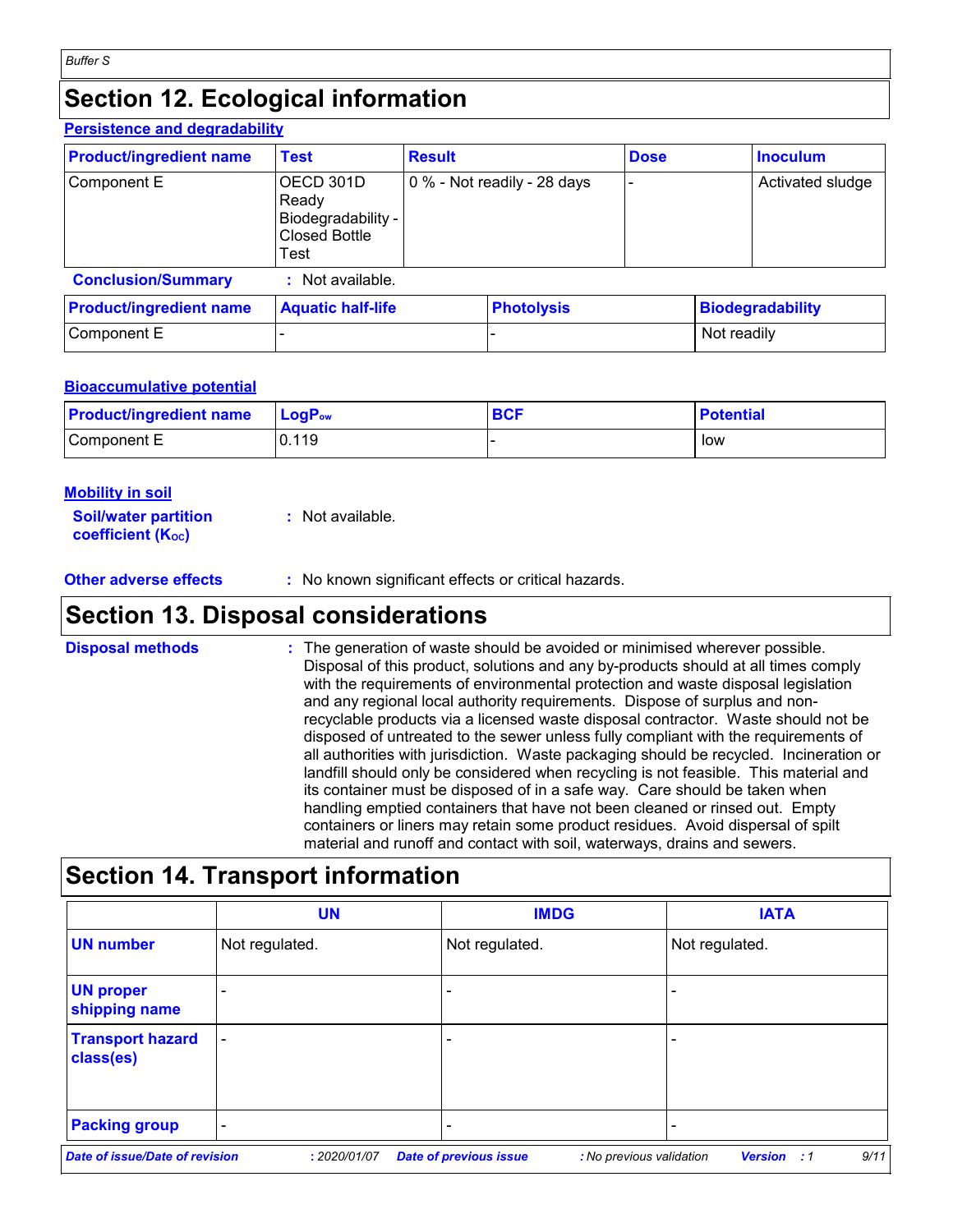| <b>Buffer S</b>                          |     |     |     |  |  |  |  |  |
|------------------------------------------|-----|-----|-----|--|--|--|--|--|
| <b>Section 14. Transport information</b> |     |     |     |  |  |  |  |  |
| Environmental<br>hazards                 | No. | No. | No. |  |  |  |  |  |

#### **Special precautions for user : Transport within user's premises:** always transport in closed containers that are upright and secure. Ensure that persons transporting the product know what to do in the event of an accident or spillage.

**Transport in bulk according :** Not available. **to Annex II of Marpol and the IBC Code**

### **Section 15. Regulatory information**

#### **International regulations**

**Chemical Weapon Convention List Schedules I, II & III Chemicals**

Not listed.

**Montreal Protocol (Annexes A, B, C, E)**

Not listed.

**Stockholm Convention on Persistent Organic Pollutants**

Not listed.

**Rotterdam Convention on Prior Informed Consent (PIC)**

Not listed.

**UNECE Aarhus Protocol on POPs and Heavy Metals**

Not listed.

### **Section 16. Other information**

| <b>History</b>                    |                                                                                                                                                                                                                                                                                                                                                                                                                                                                                                                                                                                            |
|-----------------------------------|--------------------------------------------------------------------------------------------------------------------------------------------------------------------------------------------------------------------------------------------------------------------------------------------------------------------------------------------------------------------------------------------------------------------------------------------------------------------------------------------------------------------------------------------------------------------------------------------|
| Date of issue/Date of<br>revision | : 2020/01/07                                                                                                                                                                                                                                                                                                                                                                                                                                                                                                                                                                               |
| Date of previous issue            | : No previous validation                                                                                                                                                                                                                                                                                                                                                                                                                                                                                                                                                                   |
| <b>Version</b>                    | $\div$ 1                                                                                                                                                                                                                                                                                                                                                                                                                                                                                                                                                                                   |
| <b>Prepared by</b>                | : Sphera Solutions                                                                                                                                                                                                                                                                                                                                                                                                                                                                                                                                                                         |
| <b>Key to abbreviations</b>       | $\therefore$ ATE = Acute Toxicity Estimate<br>BCF = Bioconcentration Factor<br>GHS = Globally Harmonized System of Classification and Labelling of Chemicals<br>IATA = International Air Transport Association<br>IBC = Intermediate Bulk Container<br><b>IMDG = International Maritime Dangerous Goods</b><br>LogPow = logarithm of the octanol/water partition coefficient<br>$N/A = Not available$<br>MARPOL = International Convention for the Prevention of Pollution From Ships,<br>1973 as modified by the Protocol of 1978. ("Marpol" = marine pollution)<br>$UN = United Nations$ |

#### **Procedure used to derive the classification**

| <b>Classification</b>          |              |                               | <b>Justification</b> |                          |                    |  |       |
|--------------------------------|--------------|-------------------------------|----------------------|--------------------------|--------------------|--|-------|
| Skin Sens. 1, H317             |              |                               | Calculation method   |                          |                    |  |       |
| Date of issue/Date of revision | : 2020/01/07 | <b>Date of previous issue</b> |                      | : No previous validation | <b>Version</b> : 1 |  | 10/11 |